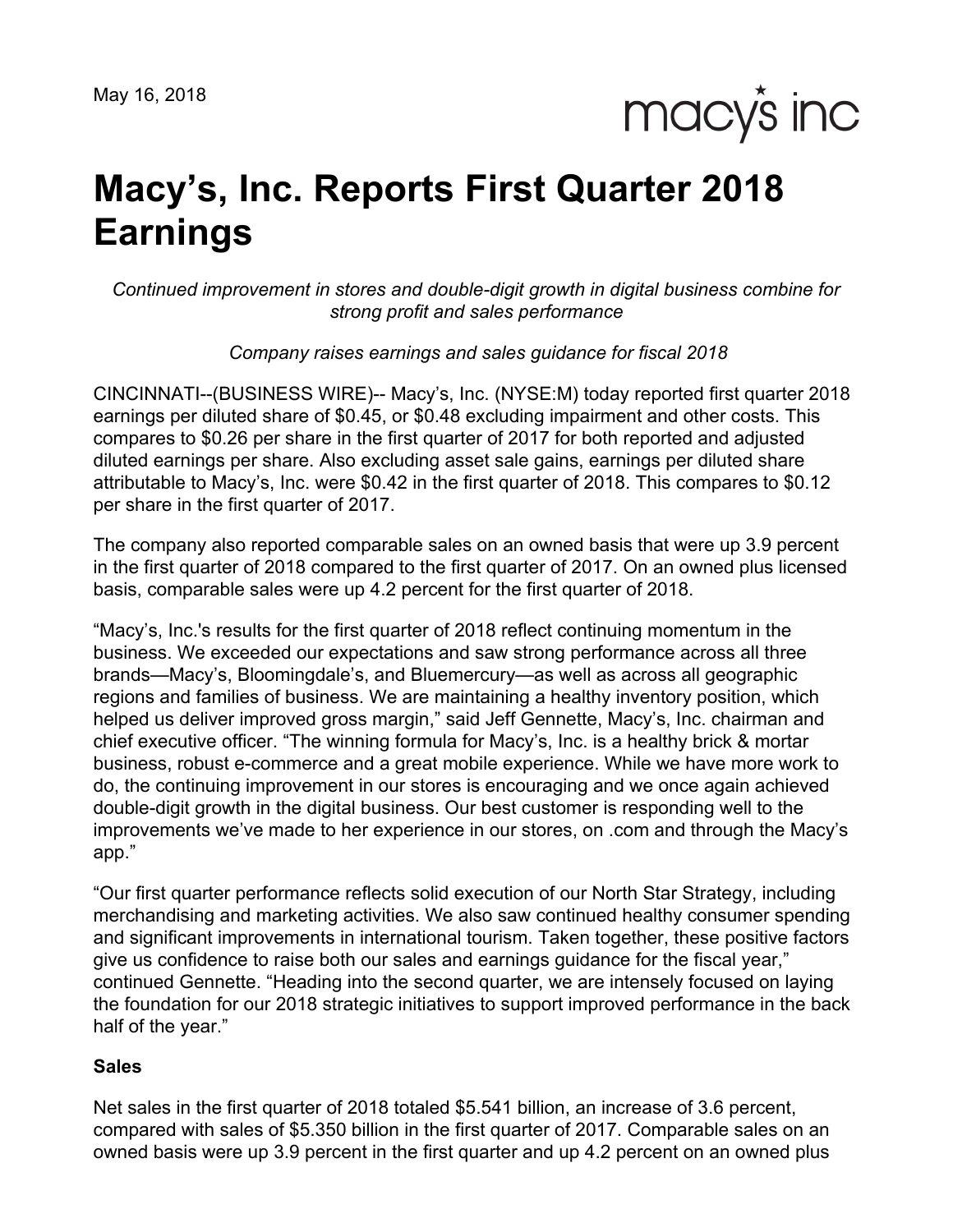licensed basis.

The company estimates that comparable sales in the first quarter of 2018 benefited approximately 250 basis points from the shift of Friends and Family from the second quarter to the first. Excluding this, the company estimates that comparable sales were up 1.7 percent on an owned plus licensed basis.

# **Operating Income and Net Income**

Macy's, Inc.'s operating income for the first quarter of 2018 totaled \$238 million, or 4.3 percent of sales, compared to \$219 million, or 4.1 percent of sales, for the first quarter of 2017. Operating income for the first quarter of 2018 totaled \$257 million, or 4.6 percent of sales, excluding impairment and other costs of \$19 million, which primarily relate to the wind-down of Macy's China Limited as discussed below. The company anticipates recognizing additional charges of approximately \$10 million related to the wind-down over the course of fiscal 2018. There were no impairment and other costs in the first quarter of 2017.

Net income attributable to Macy's, Inc. shareholders for the first quarter of 2018 totaled \$139 million, or 2.5 percent of sales, compared to \$78 million, or 1.5 percent of sales, for the first quarter of 2017. Net income for the first quarter of 2018 totaled \$149 million, or 2.7 percent of sales, excluding impairment and other costs. This compares to \$80 million, or 1.5 percent of sales, in the first quarter of 2017, excluding premiums on the early retirement of debt. Also excluding asset sale gains, net income for the first quarter of 2018 totaled \$131 million, or 2.4 percent of sales, compared to \$38 million, or 0.7 percent of sales, in the first quarter of 2017.

# **Cash Flow**

Net cash provided by operating activities was \$322 million in the first quarter of 2018, compared to \$237 million in the first quarter last year. Net cash used by investing activities in the first quarter of 2018 was \$156 million, compared with \$60 million a year ago. Net cash used by financing activities in the first quarter of 2018 was \$99 million, compared with \$273 million last year.

# **China Update**

Macy's, Inc. has set a new approach to its business in China. The company has come to a mutual agreement to end the joint venture with Fung Retailing Limited. Macy's will remain active on Alibaba's e-commerce platform TMall, as well as social media channels. The Macy's e-commerce team in San Francisco will manage the ongoing China business with operational support from Fung Omni in Shanghai.

# **Looking Ahead - Raising Earnings and Sales Guidance**

Macy's, Inc. is updating its guidance for fiscal 2018. The company now expects adjusted earnings per diluted share of \$3.75 to \$3.95 in fiscal 2018, excluding anticipated settlement charges related to the company's defined benefit plans as well as impairment and other costs. This reflects an increase of 20 cents compared to the prior guidance. Total sales are expected to range from a 1 percent decline to a .5 percent increase in fiscal 2018.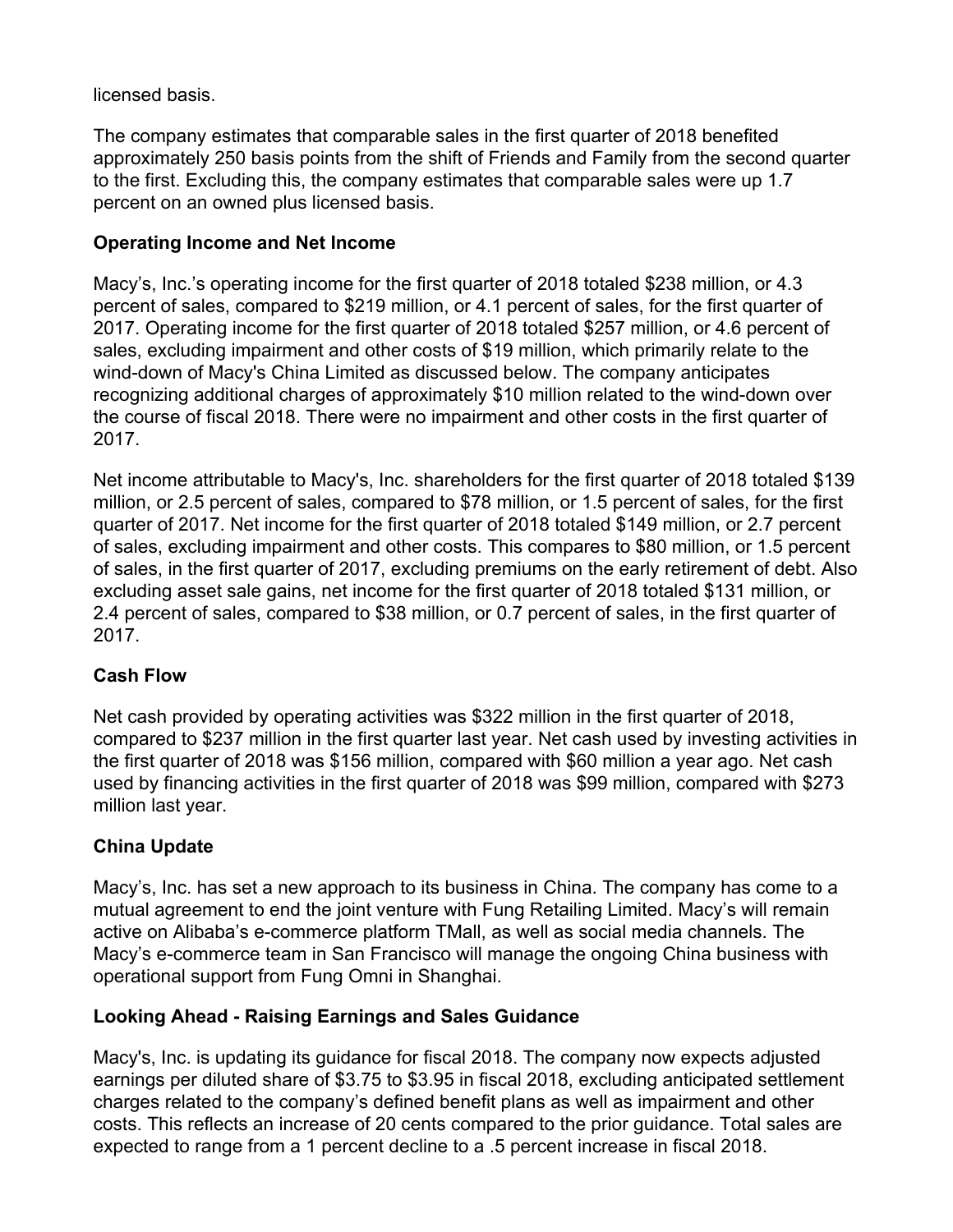Comparable sales on an owned plus licensed basis are expected to increase between 1 and 2 percent. Comparable sales on an owned basis are expected to be 20-30 basis points below comparable sales on an owned plus licensed basis.

Total sales guidance is provided on a 52-week basis in 2018 compared to a 53-week basis in 2017. Comparable sales guidance is provided on a 52-week basis in both 2018 and 2017.

First quarter 2018 results, first quarter 2017 results and guidance for fiscal 2018 reflect the new accounting standards related to revenue recognition and retirement benefits. Macy's, Inc. has recast its quarterly income statements and balance sheets for 2016 and 2017 to reflect adoption of these new standards. These documents can be found on the investor relations page at [www.macysinc.com](http://www.macysinc.com).

# **Important Information Regarding Financial Measures**

Please see the final pages of this news release for important information regarding the calculation of the company's non-GAAP financial measures.

Macy's, Inc. is one of the nation's premier retailers. With fiscal 2017 sales of \$24.837 billion and approximately 130,000 employees, the company operates approximately 690 department stores under the nameplates Macy's and Bloomingdale's, and more than 160 specialty stores that include Bloomingdale's The Outlet, Bluemercury, Macy's Backstage and STORY. Macy's, Inc. operates stores in 44 states, the District of Columbia, Guam and Puerto Rico, as well as [macys.com](https://www.macys.com/), [bloomingdales.com](https://www.bloomingdales.com/) and [bluemercury.com](https://bluemercury.com/). Bloomingdale's stores in Dubai and Kuwait are operated by Al Tayer Group LLC under license agreements. Macy's, Inc. has corporate offices in Cincinnati, Ohio, and New York, New York.

All statements in this press release that are not statements of historical fact are forwardlooking statements within the meaning of the Private Securities Litigation Reform Act of 1995. Such statements are based upon the current beliefs and expectations of Macy's management and are subject to significant risks and uncertainties. Actual results could differ materially from those expressed in or implied by the forward-looking statements contained in this release because of a variety of factors, including conditions to, or changes in the timing of, proposed real estate and other transactions, prevailing interest rates and non-recurring charges, the effect of federal tax reform, store closings, competitive pressures from specialty stores, general merchandise stores, off-price and discount stores, manufacturers' outlets, the Internet, mail-order catalogs and television shopping and general consumer spending levels, including the impact of the availability and level of consumer debt, the effect of weather and other factors identified in documents filed by the company with the Securities and Exchange Commission. Macy's disclaims any intention or obligation to update or revise any forward-looking statements, whether as a result of new information, future events or otherwise, except as required by law.

NOTE: Additional information on Macy's, Inc., including past news releases, is available at [www.macysinc.com/pressroom](http://www.macysinc.com/pressroom). A webcast of Macy's, Inc.'s call with analysts and investors will be held today (May 16) at 9:30 a.m. ET. The webcast is accessible to the media and general public via the company's website at [www.macysinc.com](http://www.macysinc.com). Analysts and investors may call in on 1-800-239-9838, passcode 7668372. A replay of the conference call can be accessed on the website or by calling 1-888-203-1112 (same passcode), about two hours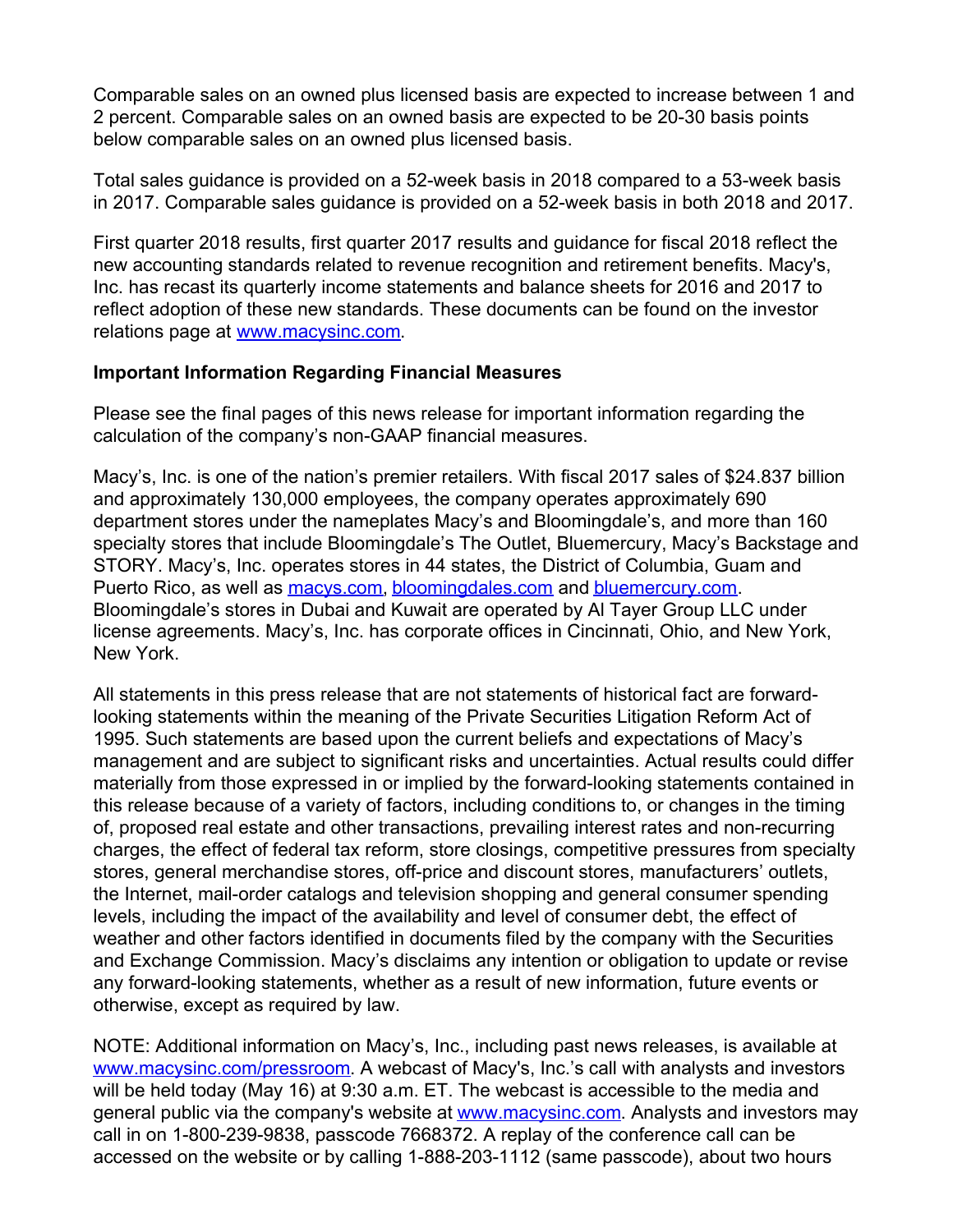after the conclusion of the call.

# **MACY'S, INC.**

# Consolidated Statements of Income (Unaudited) (Note 1)

(All amounts in millions except percentages and per share figures)

|                                                         |         | 13 weeks ended<br>May 5, 2018 | 13 weeks ended<br>April 29, 2017 |                     |  |  |
|---------------------------------------------------------|---------|-------------------------------|----------------------------------|---------------------|--|--|
|                                                         | \$      | $%$ to<br>Net sales           | \$                               | $%$ to<br>Net sales |  |  |
| Net sales                                               | \$5,541 |                               | \$5,350                          |                     |  |  |
| Credit card revenues, net                               | 157     | 2.8%                          | 161                              | 3.0%                |  |  |
| Cost of sales                                           | (3,382) | $(61.0\%)$                    | (3,303)                          | (61.7%)             |  |  |
| Selling, general and administrative expenses            | (2,083) | (37.6%)                       | (2,057)                          | (38.5%)             |  |  |
| Gains on sale of real estate                            | 24      | 0.4%                          | 68                               | 1.3%                |  |  |
| Impairment and other costs (Note 2)                     | (19)    | $(0.3\%)$                     |                                  | $-$ %               |  |  |
| Operating income                                        | 238     | 4.3%                          | 219                              | 4.1%                |  |  |
| Benefit plan income, net                                | 11      |                               | 13                               |                     |  |  |
| Interest expense, net                                   | (66)    |                               | (84)                             |                     |  |  |
| Premiums on early retirement of debt (Note 3)           |         |                               | (3)                              |                     |  |  |
| Income before income taxes                              | 183     |                               | 145                              |                     |  |  |
| Federal, state and local income tax expense (Note<br>4) | (52)    |                               | (68)                             |                     |  |  |
| Net income                                              | 131     |                               | 77                               |                     |  |  |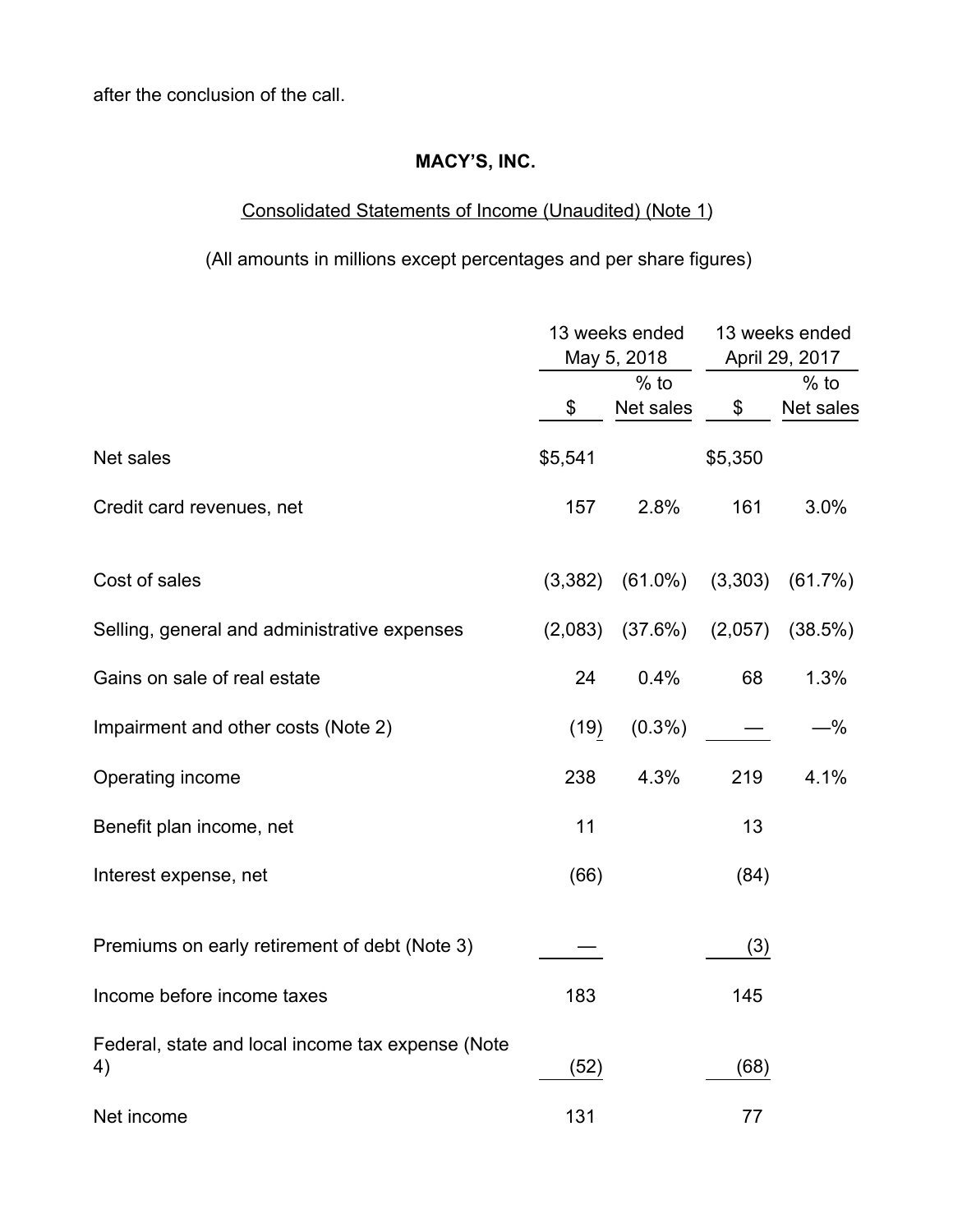| Net loss attributable to noncontrolling interest                        | 8              |                |
|-------------------------------------------------------------------------|----------------|----------------|
| Net income attributable to Macy's, Inc.<br>shareholders                 | 139            | \$<br>78       |
| Basic earnings per share attributable to<br>Macy's, Inc. shareholders   | .45            | .26            |
| Diluted earnings per share attributable to<br>Macy's, Inc. shareholders | .45            | .26            |
| Average common shares:<br><b>Basic</b><br><b>Diluted</b>                | 306.6<br>309.4 | 305.0<br>306.9 |
| End of period common shares outstanding                                 | 306.4          | 304.5          |
| Depreciation and amortization expense                                   | 235<br>S       | 243            |

# **MACY'S, INC.**

# Consolidated Statements of Income (Unaudited)

# Notes:

- (1) The 13 weeks ended April 29, 2017 have been recast to reflect the company's retrospective adoption of Accounting Standards Update No. 2014-09 (ASU 2014-09), Revenue from Contracts with Customers, on February 4, 2018. Further, because of the seasonal nature of the retail business, the results of operations for the 13 weeks ended May 5, 2018 and April 29, 2017 (which do not include the Christmas season) are not necessarily indicative of such results for the fiscal year.
- (2) For the 13 weeks ended May 5, 2018, impairment and other costs associated with the wind-down of Macy's China Limited amounted to \$19 million on a pre-tax basis. The after tax effect of these charges during the 13 weeks ended May 5, 2018 was \$10 million after tax or \$.03 per diluted share attributable to Macy's, Inc.
- (3) The 13 weeks ended April 29, 2017 included \$3 million, on a pre-tax basis, of premium expenses and fees associated with the early retirement of debt. The after tax impact during the 13 weeks ended April 29, 2017 was \$2 million.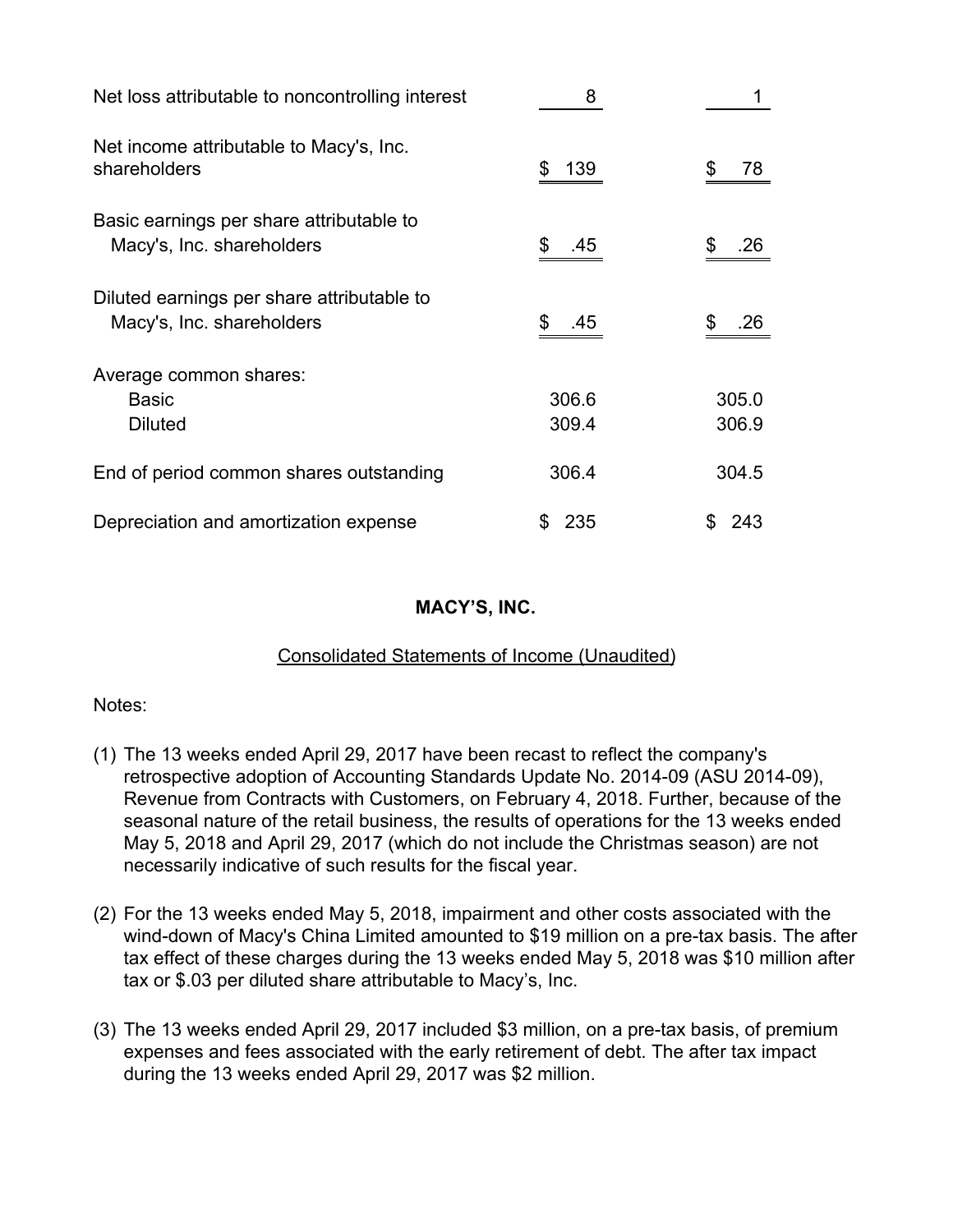(4) For the 13 weeks ended May 5, 2018, federal, state and local income taxes differed from the company's federal income tax statutory rate of 21% because of the effects of state and local taxes, including the settlement of various tax issues and tax examinations. Further, the 13 weeks ended May 5, 2018 and April 29, 2017 included the recognition of approximately \$3 million and \$11 million, respectively, of net tax deficiencies associated with share-based payment awards. These items as well as the enactment of U.S. federal tax reform in December 2017 resulted in an effective tax rate for the 13 weeks ended May 5, 2018 of 28.4% as compared to 46.9% for the 13 weeks ended April 29, 2017.

# **MACY'S, INC.**

#### Consolidated Balance Sheets (Unaudited)

#### (millions)

|                                                                      | May 5,             | February 3,    |        | April 29, |
|----------------------------------------------------------------------|--------------------|----------------|--------|-----------|
|                                                                      | 2018               | 2018           |        | 2017      |
| <b>ASSETS:</b>                                                       |                    |                |        |           |
| <b>Current Assets:</b>                                               |                    |                |        |           |
| Cash and cash equivalents                                            | \$1,531            | $\mathfrak{S}$ | 1,455  | \$1,201   |
| Receivables                                                          | 250                |                | 363    | 345       |
| Merchandise inventories                                              | 5,291              |                | 5,178  | 5,626     |
| Prepaid expenses and other current                                   |                    |                |        |           |
| assets                                                               | 638                |                | 650    | 634       |
| <b>Total Current Assets</b>                                          | 7,710              |                | 7,646  | 7,806     |
|                                                                      |                    |                |        |           |
| Property and Equipment - net                                         | 6,575              |                | 6,672  | 6,886     |
| Goodwill                                                             | 3,908              |                | 3,897  | 3,897     |
| Other Intangible Assets - net                                        | 486                |                | 488    | 496       |
| <b>Other Assets</b>                                                  | 889                |                | 880    | 793       |
|                                                                      |                    |                |        |           |
| <b>Total Assets</b>                                                  | \$19,568           | \$             | 19,583 | \$19,878  |
|                                                                      |                    |                |        |           |
| LIABILITIES AND SHAREHOLDERS' EQUITY:<br><b>Current Liabilities:</b> |                    |                |        |           |
| Short-term debt                                                      | $\mathbb{S}$<br>25 | \$             | 22     | \$<br>313 |
| Merchandise accounts payable                                         | 2,045              |                | 1,590  | 2,028     |
| Accounts payable and accrued liabilities                             | 2,695              |                | 3,271  | 3,042     |
| Income taxes                                                         | 312                |                | 296    | 355       |
| <b>Total Current Liabilities</b>                                     | 5,077              |                | 5,179  | 5,738     |
| Long-Term Debt                                                       | 5,857              |                | 5,861  | 6,412     |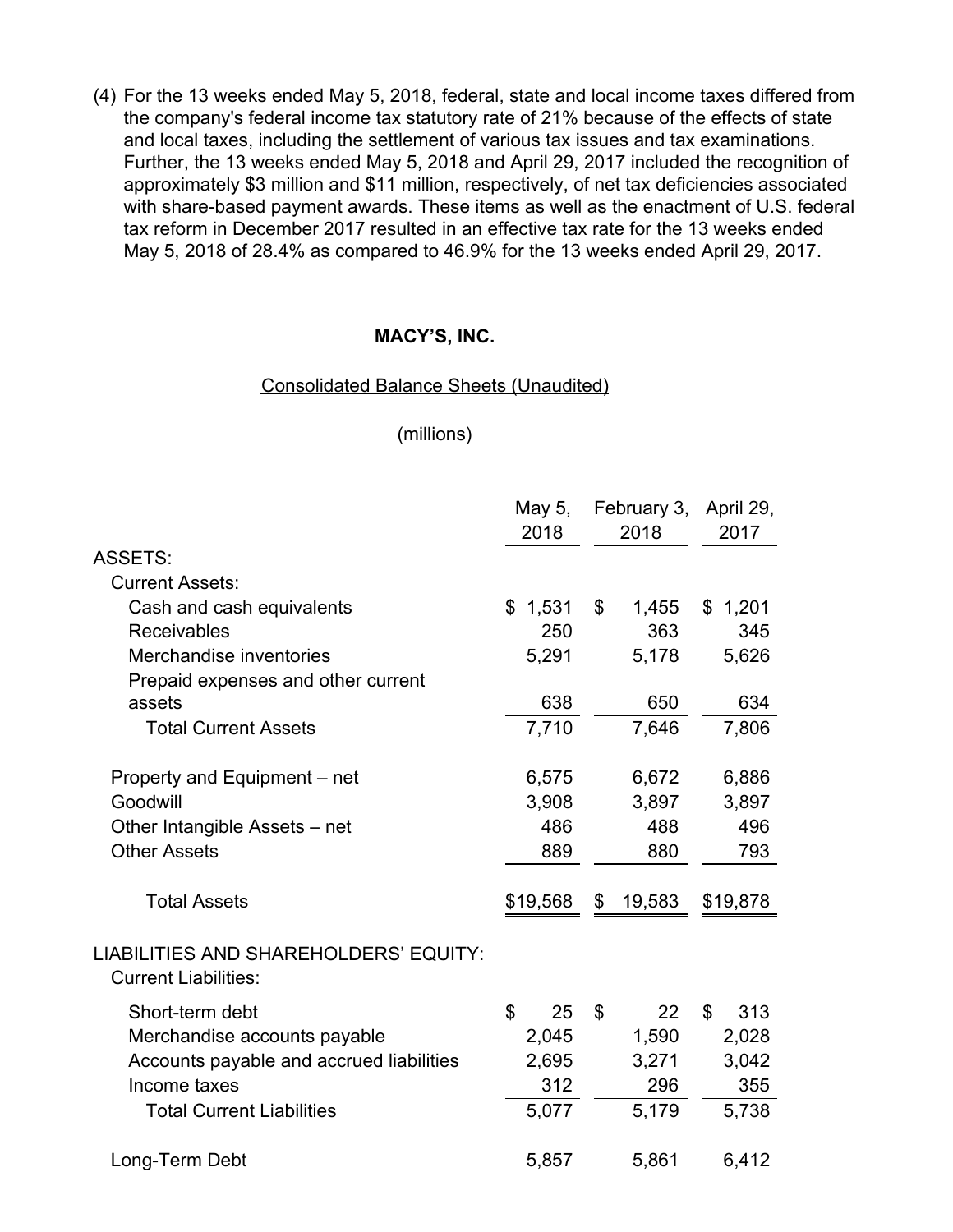| Deferred Income Taxes                             | 1,169    | 1,148        | 1,522    |
|---------------------------------------------------|----------|--------------|----------|
| <b>Other Liabilities</b>                          | 1,664    | 1,662        | 1,846    |
| <b>Shareholders' Equity:</b>                      |          |              |          |
| Macy's, Inc.                                      | 5,821    | 5,745        | 4,362    |
| Noncontrolling interest                           | (20)     | (12)         | (2)      |
| <b>Total Shareholders' Equity</b>                 | 5,801    | 5.733        | 4,360    |
| <b>Total Liabilities and Shareholders' Equity</b> | \$19,568 | 19,583<br>\$ | \$19,878 |

Note: The prior year's amounts reflect the retrospective adoption of ASU 2014-09 on February 4, 2018.

# **MACY'S, INC.**

# Consolidated Statements of Cash Flows (Unaudited)

# (millions)

|                                                                                      |    | 13 weeks<br>ended<br>May 5,<br>2018 |    | 13 weeks<br>ended<br>April 29,<br>2017 |  |
|--------------------------------------------------------------------------------------|----|-------------------------------------|----|----------------------------------------|--|
| Cash flows from operating activities:                                                |    |                                     |    |                                        |  |
| Net income                                                                           | \$ | 131                                 | \$ | 77                                     |  |
| Adjustments to reconcile net income to net cash provided by<br>operating activities: |    |                                     |    |                                        |  |
| Impairment and other costs                                                           |    | 19                                  |    |                                        |  |
| Depreciation and amortization                                                        |    | 235                                 |    | 243                                    |  |
| Stock-based compensation expense                                                     |    | 17                                  |    | 13                                     |  |
| Gains on sale of real estate                                                         |    | (24)                                |    | (68)                                   |  |
| Changes in assets and liabilities:                                                   |    |                                     |    |                                        |  |
| Decrease in receivables                                                              |    | 105                                 |    | 170                                    |  |
| Increase in merchandise inventories                                                  |    | (115)                               |    | (227)                                  |  |
| Increase in prepaid expenses and other current assets                                |    | (20)                                |    | (16)                                   |  |
| Increase in merchandise accounts payable                                             |    | 415                                 |    | 573                                    |  |
| Decrease in accounts payable, accrued liabilities and                                |    |                                     |    |                                        |  |
| other items not separately identified                                                |    | (444)                               |    | (545)                                  |  |
| Increase in current income taxes                                                     |    | 25                                  |    | 3                                      |  |
| Increase in deferred income taxes                                                    |    | 19                                  |    | 41                                     |  |
| Change in other assets and liabilities not separately identified                     |    | (41)                                |    | (27)                                   |  |
| Net cash provided by operating activities                                            |    | 322                                 |    | 237                                    |  |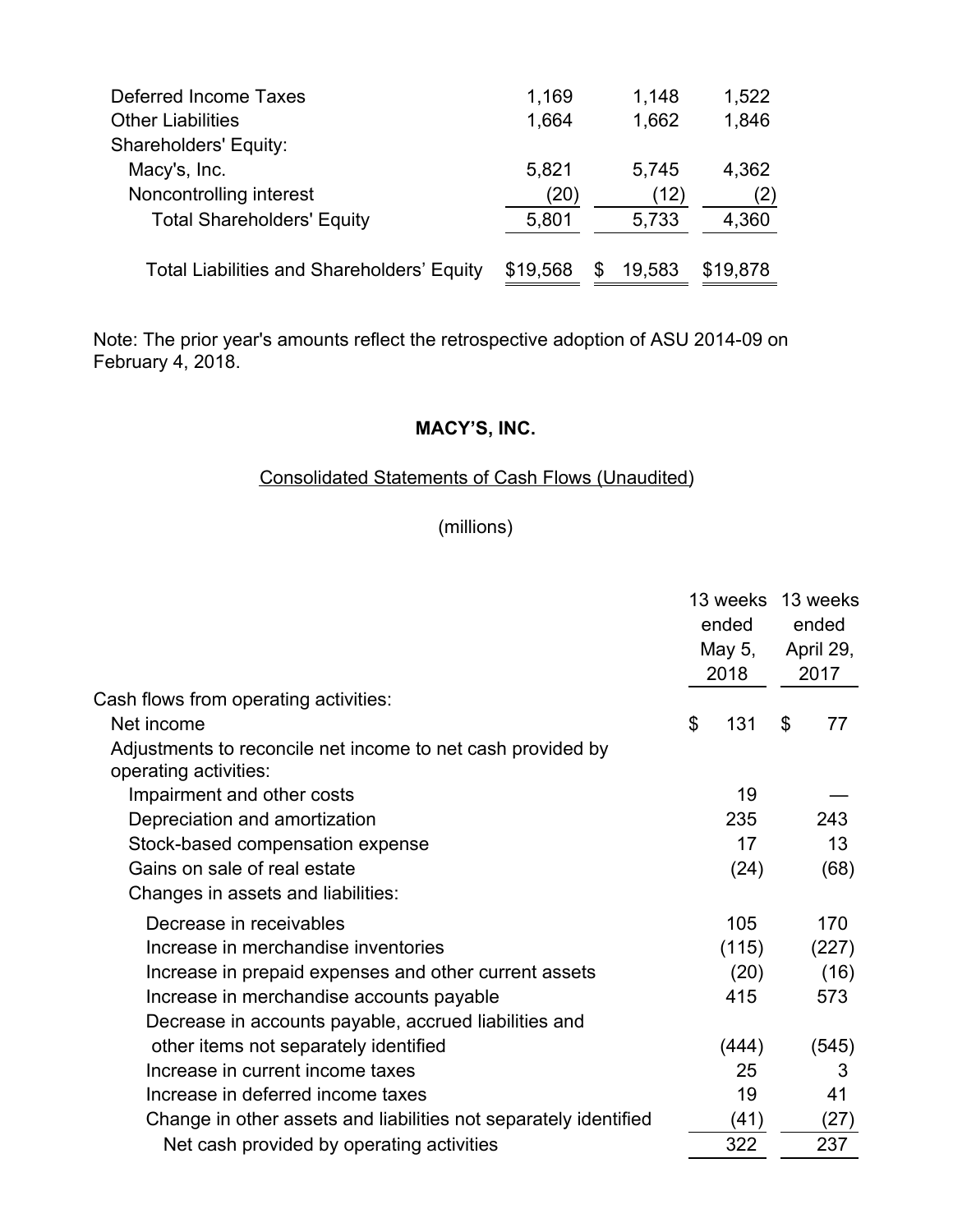| Cash flows from investing activities:                            |       |             |
|------------------------------------------------------------------|-------|-------------|
| Purchase of property and equipment                               | (132) | (117)       |
| Capitalized software                                             | (58)  | (60)        |
| Disposition of property and equipment                            | 23    | 96          |
| Other, net                                                       | 11    | 21          |
| Net cash used by investing activities                            | (156) | (60)        |
| Cash flows from financing activities:                            |       |             |
| Debt repaid                                                      | (3)   | (152)       |
| Dividends paid                                                   | (116) | (115)       |
| Decrease in outstanding checks                                   | (10)  | (10)        |
| Acquisition of treasury stock                                    |       | (1)         |
| Issuance of common stock                                         | 28    | 2           |
| Proceeds from noncontrolling interest                            | 2     | 3           |
| Net cash used by financing activities                            | (99)  | (273)       |
| Net increase (decrease) in cash, cash equivalents and restricted |       |             |
| cash                                                             | 67    | (96)        |
| Cash, cash equivalents and restricted cash beginning of period   | 1,513 | 1,334       |
| Cash, cash equivalents and restricted cash end of period         | 1,580 | 1,238<br>S. |

Note: The prior period's amounts reflect the retrospective adoption of ASU 2014-09, ASU 2016-18 (ASU 2016-18), *Restricted Cash*, and ASU 2016-15, *Classification of Certain Cash Receipts and Cash Payments*, on February 4, 2018. As a result of the adoption of ASU 2016-18, restricted cash of \$49 million and \$37 million have been included with cash and cash equivalents above for the first quarters of 2018 and 2017, respectively. Further, certain reclassifications were made to the prior period's amounts to conform with the classifications of such amounts in the most recent period.

# **MACY'S, INC.**

# Important Information Regarding Non-GAAP Financial Measures

The company reports its financial results in accordance with U.S. generally accepted accounting principles ("GAAP"). However, management believes that certain non-GAAP financial measures provide users of the company's financial information with additional useful information in evaluating operating performance. Management believes that providing supplemental changes in comparable sales on an owned plus licensed basis, which includes adjusting for growth in comparable sales of departments licensed to third parties and certain promotional events, assists in evaluating the company's ability to generate sales growth, whether through owned businesses or departments licensed to third parties, and in evaluating the impact of changes in the manner in which certain departments are operated. In addition, management believes that excluding certain items from operating income, net income and diluted earnings per share attributable to Macy's, Inc. shareholders that are not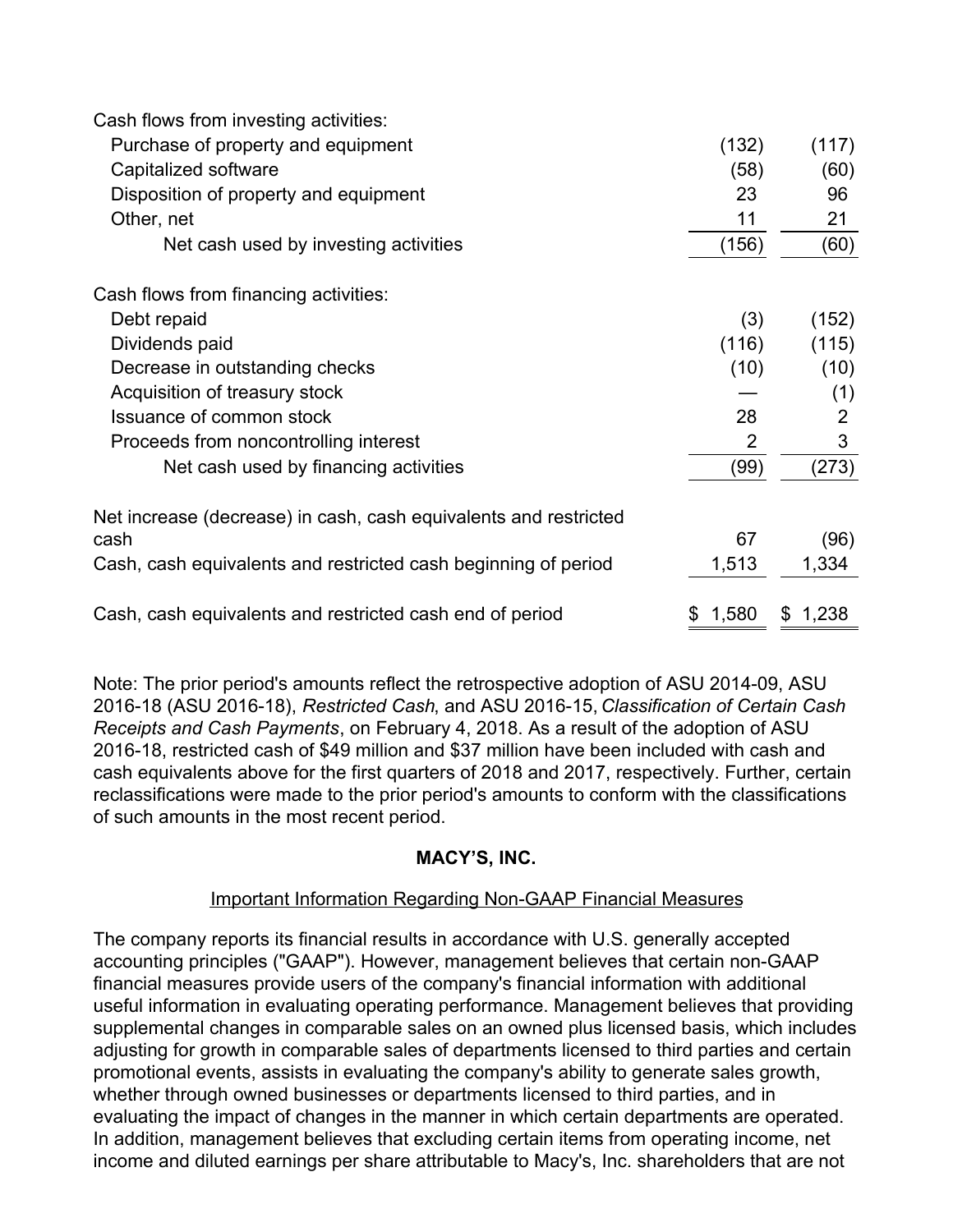associated with the company's core operations and that may vary substantially in frequency and magnitude period-to-period provides useful supplemental measures that assist in evaluating the company's ability to generate earnings and to more readily compare these metrics between past and future periods.

The reconciliation of the forward-looking non-GAAP financial measure of changes in comparable sales on an owned plus licensed basis to GAAP comparable sales (i.e., on an owned basis) is in the same manner as illustrated below, except that the impact of growth in comparable sales of departments licensed to third parties is the only reconciling item. In addition, the company does not provide the most directly comparable forward-looking GAAP measure of net income and diluted earnings per share attributable to Macy's, Inc. shareholders excluding certain items because the timing and amount of excluded items are unreasonably difficult to fully and accurately estimate.

Non-GAAP financial measures should be viewed as supplementing, and not as an alternative or substitute for, the company's financial results prepared in accordance with GAAP. Certain of the items that may be excluded or included in non-GAAP financial measures may be significant items that could impact the company's financial position, results of operations or cash flows and should therefore be considered in assessing the company's actual and future financial condition and performance. Additionally, the amounts received by the company on account of sales of departments licensed to third parties are limited to commissions received on such sales. The methods used by the company to calculate its non-GAAP financial measures may differ significantly from methods used by other companies to compute similar measures. As a result, any non-GAAP financial measures presented herein may not be comparable to similar measures provided by other companies.

# **MACY'S, INC.**

# Important Information Regarding Non-GAAP Financial Measures

(All amounts in millions except percentages and per share figures)

# Change in Comparable Sales

|                                                                                           | 13 Weeks<br>Ended May 5, |
|-------------------------------------------------------------------------------------------|--------------------------|
|                                                                                           | 2018                     |
| Increase in comparable sales on an owned basis (Note 1)                                   | 3.9%                     |
| Impact of growth in comparable sales of departments licensed to third<br>parties (Note 2) | 0.3%                     |
| Increase in comparable sales on an owned plus licensed basis                              | $4.2\%$                  |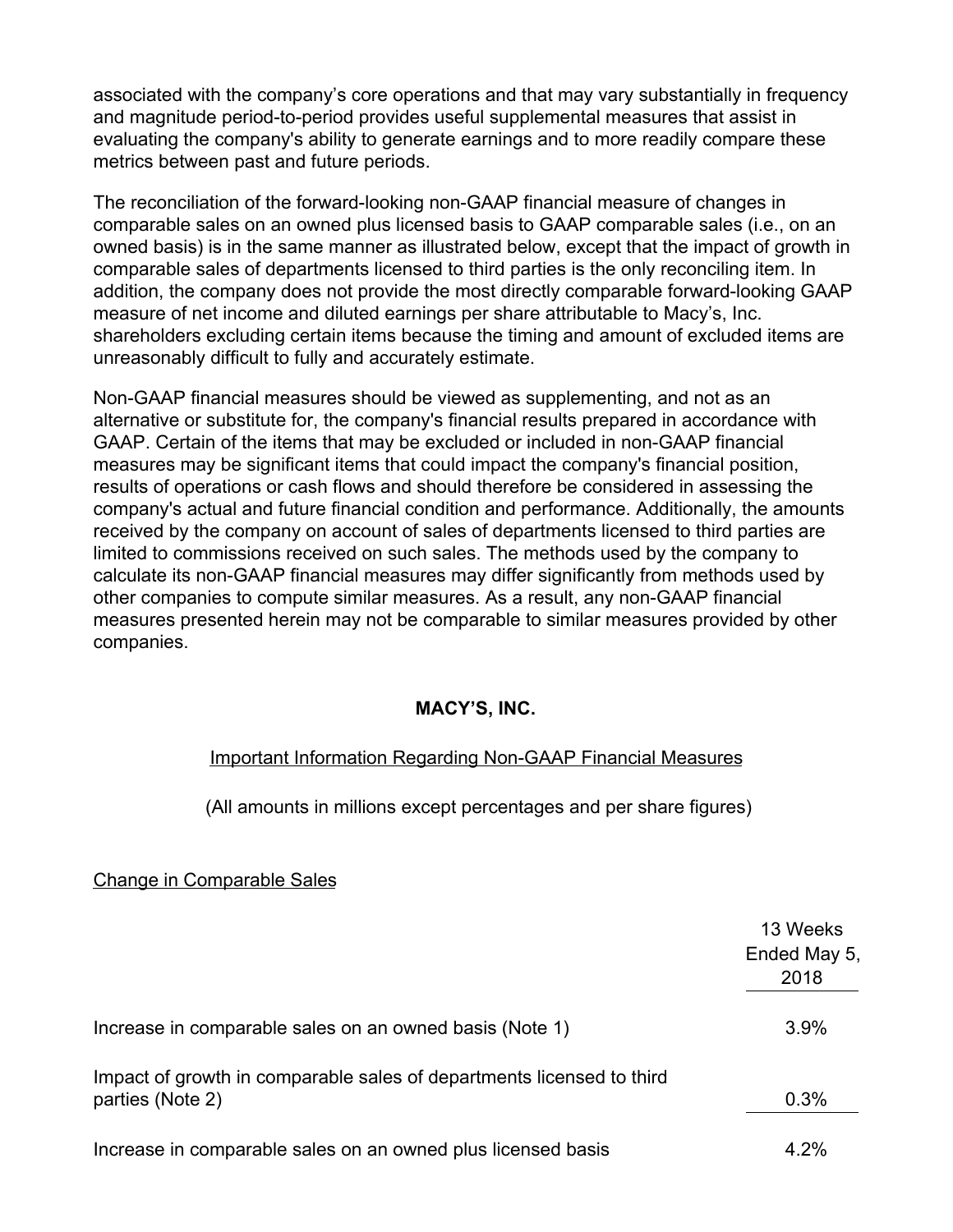| Family promotional event                                              | $(2.5)\%$ |
|-----------------------------------------------------------------------|-----------|
|                                                                       |           |
| Adjusted increase in comparable sales on an owned plus licensed basis | 1.7%      |

# Notes:

- (1) Represents the period-to-period percentage change in net sales from stores in operation throughout the year presented and the immediately preceding year and all online sales, excluding commissions from departments licensed to third parties. Stores impacted by a natural disaster or undergoing significant expansion or shrinkage remain in the comparable sales calculation unless the store is closed for a significant period of time. Definitions and calculations of comparable sales differ among companies in the retail industry.
- (2) Represents the impact of including the sales of departments licensed to third parties occurring in stores in operation throughout the year presented and the immediately preceding year and all online sales in the calculation of comparable sales. The company licenses third parties to operate certain departments in its stores and online and receives commissions from these third parties based on a percentage of their net sales. In its financial statements prepared in conformity with GAAP, the company includes these commissions (rather than sales of the departments licensed to third parties) in its net sales. The company does not, however, include any amounts in respect of licensed department sales (or any commissions earned on such sales) in its comparable sales in accordance with GAAP (i.e., on an owned basis). The amounts of commissions earned on sales of departments licensed to third parties are not material to its net sales for the periods presented.

# **MACY'S, INC.**

# Important Information Regarding Non-GAAP Financial Measures

# Net Income and Diluted Earnings Per Share Attributable to Macy's, Inc. Shareholders, Excluding Certain Items

The following is a reconciliation of the non-GAAP financial measures of net income and diluted earnings per share attributable to Macy's, Inc. shareholders, excluding certain items identified below, to GAAP net income and diluted earnings per share attributable to Macy's, Inc., shareholders, which the company believes to be the most directly comparable GAAP measures.

> 13 Weeks 13 Weeks Ended Ended May 5, April 29,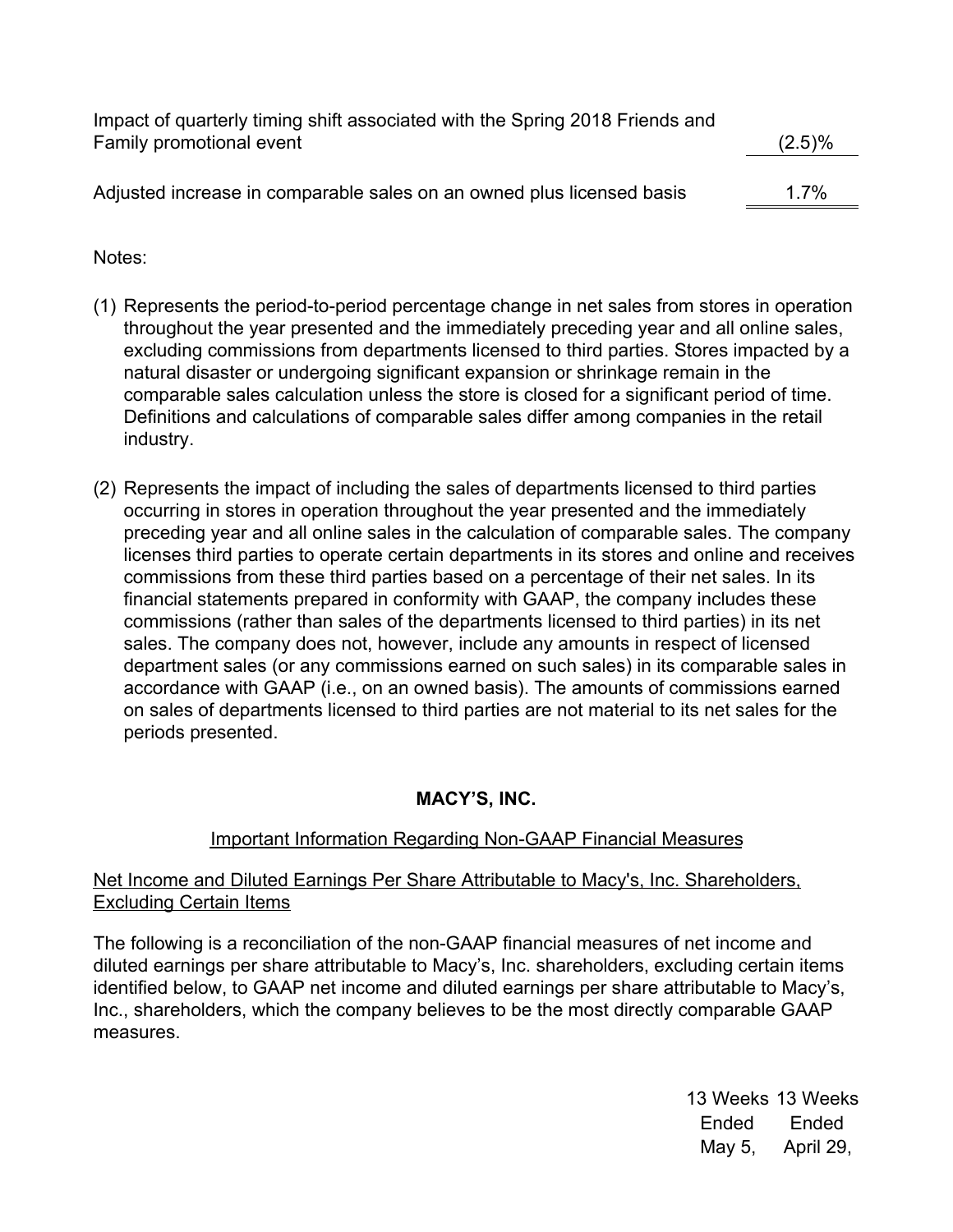|                                                                                                                                             | 2018 |           |     | 2017       |
|---------------------------------------------------------------------------------------------------------------------------------------------|------|-----------|-----|------------|
| Net income attributable to Macy's, Inc. shareholders                                                                                        | \$   | 139       | \$. | 78         |
| Add back the pre-tax impact of impairment and other costs (Note)<br>Add back the pre-tax impact of premiums on the early retirement of      |      | 13        |     |            |
| debt                                                                                                                                        |      |           |     | 3          |
| Deduct the income tax impact of certain items identified above                                                                              |      | (3)       |     | (1)        |
| Net income attributable to Macy's, Inc. shareholders, excluding certain<br>items identified above                                           | \$   | 149       |     | 80         |
| Deduct the pre-tax impact of gains on sale of real estate<br>Add back the income tax impact of gains on sale of real estate                 |      | (24)<br>6 |     | (68)<br>26 |
| Net income attributable to Macy's, Inc. shareholders, excluding gains<br>on sale of real estate<br>and other certain items identified above | \$   | 131       |     | 38         |
|                                                                                                                                             |      |           |     |            |

Note: The above pre-tax adjustment excludes impairment and other costs attributable to the noncontrolling interest shareholder of \$6 million.

|                                                                                                                                         |    | 13 Weeks<br>Ended<br>May 5,<br>2018 |    | 13 Weeks<br>Ended<br>April 29,<br>2017 |  |
|-----------------------------------------------------------------------------------------------------------------------------------------|----|-------------------------------------|----|----------------------------------------|--|
| Diluted earnings per share attributable to Macy's, Inc. shareholders                                                                    | \$ | 0.45                                | \$ | 0.26                                   |  |
| Add back the pre-tax impact of impairment and other costs                                                                               |    | 0.04                                |    |                                        |  |
| Add back the pre-tax impact of premiums on the early retirement of                                                                      |    |                                     |    |                                        |  |
| debt                                                                                                                                    |    |                                     |    | 0.01                                   |  |
| Deduct the income tax impact of certain items identified above                                                                          |    | (0.01)                              |    | (0.01)                                 |  |
| Diluted earnings per share attributable to Macy's, Inc. shareholders,                                                                   |    |                                     |    |                                        |  |
| excluding certain items identified above                                                                                                | \$ | 0.48                                | \$ | 0.26                                   |  |
| Deduct the pre-tax impact of gains on sale of real estate                                                                               |    | (0.08)                              |    | (0.22)                                 |  |
| Add back the income tax impact of gains on sale of real estate                                                                          |    | 0.02                                |    | 0.08                                   |  |
| Diluted earnings per share attributable to Macy's, Inc. shareholders,<br>excluding gains on sale of real estate and other certain items |    |                                     |    |                                        |  |
| identified above                                                                                                                        |    | 0.42                                | \$ | 0.12                                   |  |

View source version on businesswire.com: <https://www.businesswire.com/news/home/20180516005654/en/>

Macy's, Inc.